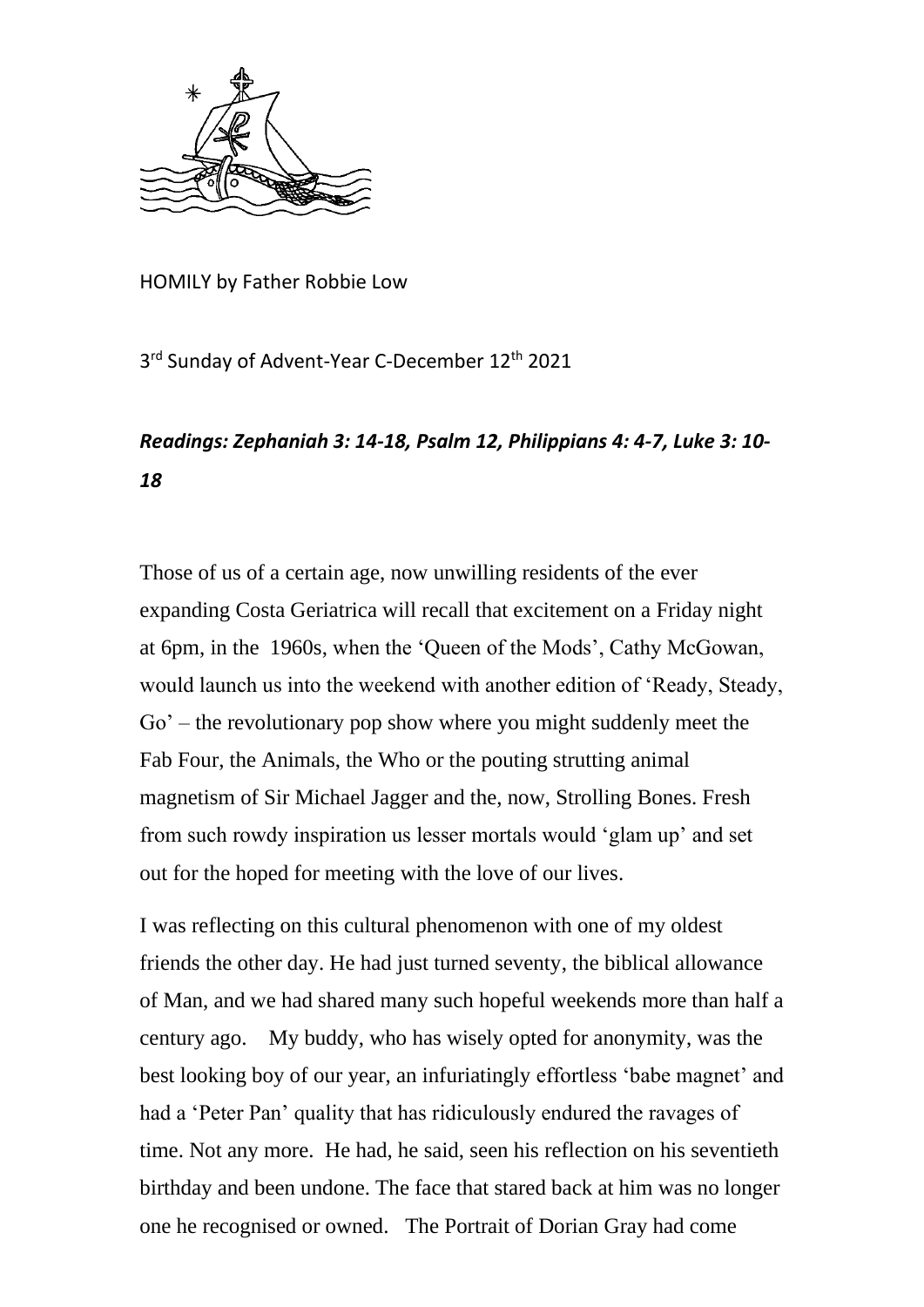down from the attic and was haunting his bathroom mirror. He had, he said, always seen life as an endless horizon but now it was clear that it was not. The carefree days of youth were irretrievable, the pretence of futurity empty, the approaching storm of senility gathering pace and no chart to plot a safe course through the rising swell, no safe harbour, no direction home.

Cue for a fairly profound theological excursus. Simple existentialism was proving bankrupt but there were places still on the ark of salvation.

Unpreparedness has become the tragic hallmark of our generation and, I find especially among my fellow men, a deep anger that our mortality should be as it inevitably is. Spoiled children of a golden age of prosperity and licence, there is an inchoate but burgeoning rage against reality. Unable to accept the logic of biology or their chosen theology of Darwinianism, that fury is often directed against the 'god' in whom they have never believed. Mercifully my friend is not at that point yet – merely disarmed and rudderless in a mounting storm.

Preparation: As followers of Christ we are not immune to fear or confusion at times but we are not surprised by reality.

We are not enthusiastic seekers of death but we are familiar with mortality and carry the death of Christ in our bodies - and the glorious hope of Resurrection. We do not see ourselves as the inevitable flotsam of history but rather riders of the storm in the little fishing boat on the Galilee or the unworthy crew of the Sark of Salvation which is the Church. We have a chart in the Word of God and a primitive understanding of when to put up more prayer sail and when to reef in plans, batten down the hatches and either ride it out or run before the storm. These are spiritual disciplines we learn and learn early. The obvious hazards of the deep and the ruinous deceptions of the shallows should be part of our earliest navigation training.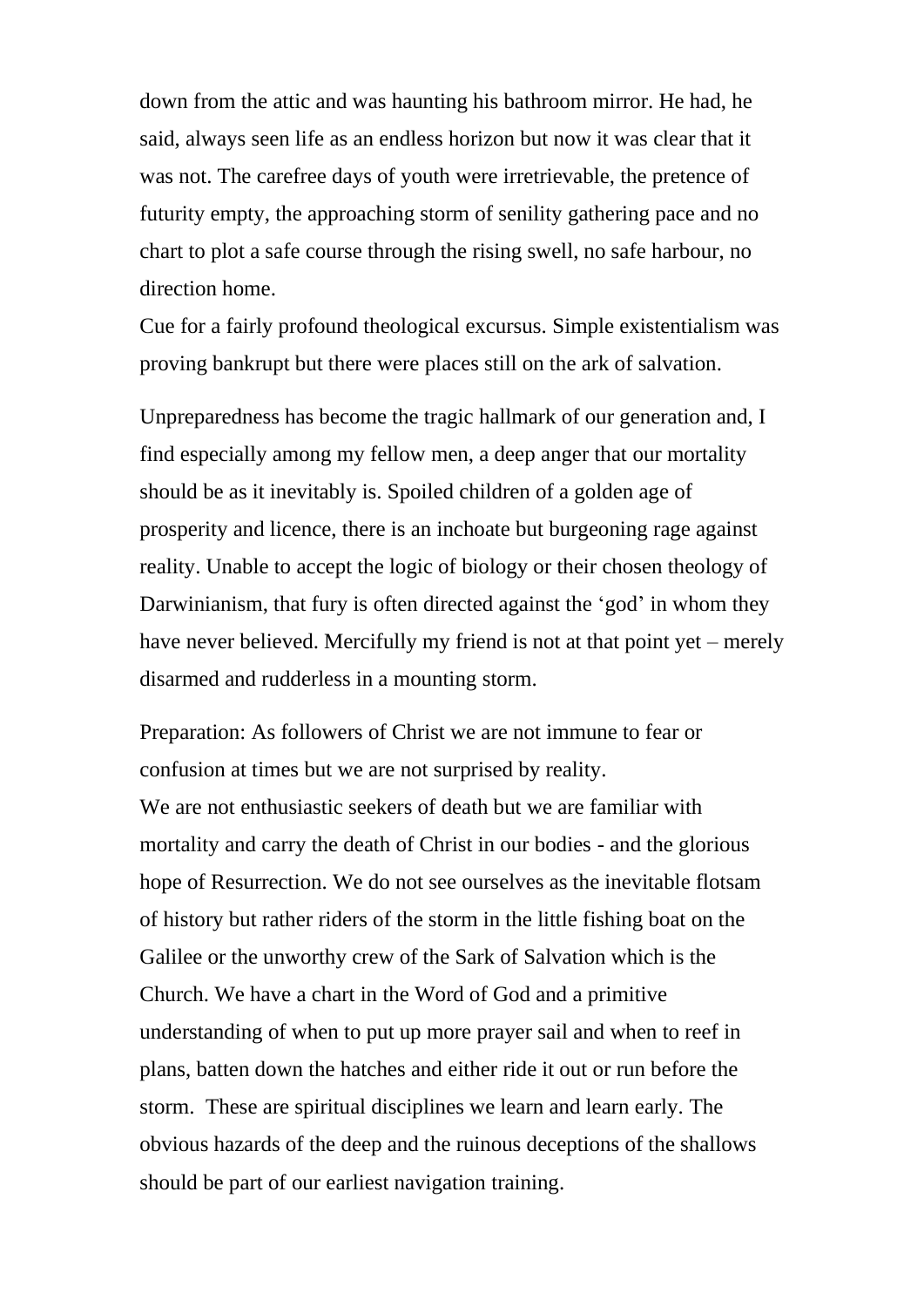We have a destination, a destiny, a distant port, a longed for landfall, a half forgotten, but now suddenly recognised homecoming.

In all this our seamanship will be tested and often severely. And, in extremis, all that matters is that the Pilot's hand is the one on the tiller.

What we cannot afford to do is to carry excess cargo. We should never set out weighed down past the waterline or we will surely sink. There needs to be a clearout. We should not confuse essential ballast with much of the garbage that weighs our little barque down.

Advent is a great time for preparation, time in dry dock, repair, refit, the hull scraped, the hatches emptied of the accrued waste, shedding the lumber and cleanng the much befouled 'heads'.

We are getting shipshape for the coming season, the next stage of the voyage.

For a Catholic that process is generously provided for in the Sacrament of Reconciliation. And it is a complete mystery to me why so many Catholics avoid it, put it off, fear it or dance round the obligation. It is the necessary regular encounter with reality – the reality of who we are and who God is.

It is the unedifying peek in the bathroom mirror which reveals the hidden portrait of the self but, all too wonderfully, reveals what, set free, we shall yet be in Christ.

It is the supreme sacrament of liberation and renewal.

It is our natural and life enhancing preparation for the encounter of the Mass. Who, in their right mind would want to face the Captain's inspection bemerded with sin? Who would want to set sail with a leaky hold full of unstable junk dragging the vessel of the soul under, wallowing and floundering in the first heavy swell? Let's get serious about this.